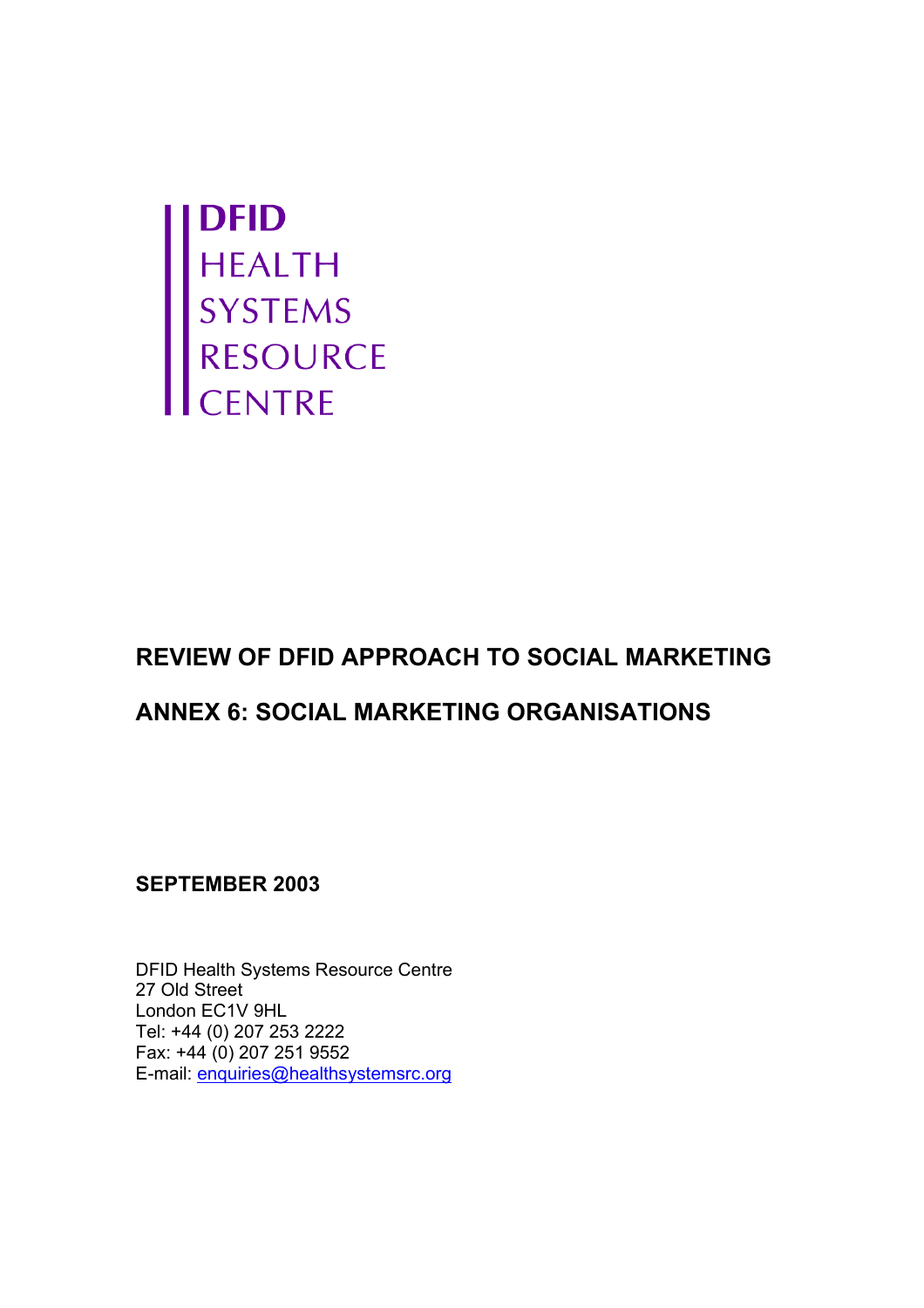The DFID Health Systems Resource Centre (HSRC) provides technical assistance and information to the British Government's Department for International Development (DFID) and its partners in support of pro-poor health policies, financing and services. The HSRC is based at IHSD's London offices and managed by an international Consortium of seven organisations: Aga Khan Health Services Community Health Department, Kenya; CREDES-International, France; Curatio International Foundation, Georgia: IDS (Institute of Development Studies, University of Sussex, UK); IHSD (Institute for Health Sector Development, UK); IHSG (International Health Systems Program, Harvard School of Public Health, USA); and the Institute of Policy Studies, Sri Lanka.

This report was produced by the Health Systems Resource Centre on behalf of the Department for International Development, and does not necessarily represent the views or the policy of DFID.

Title: Review of DFID Approach to Social Marketing Annex 6: Social marketing organisations

DFID Health Systems Resource Centre 27 Old Street London EC1V 9HLSP Tel: +44 (0)20 7253 2222 Fax: +44 (0)20 7251 4404 **www.healthsystemsrc.org**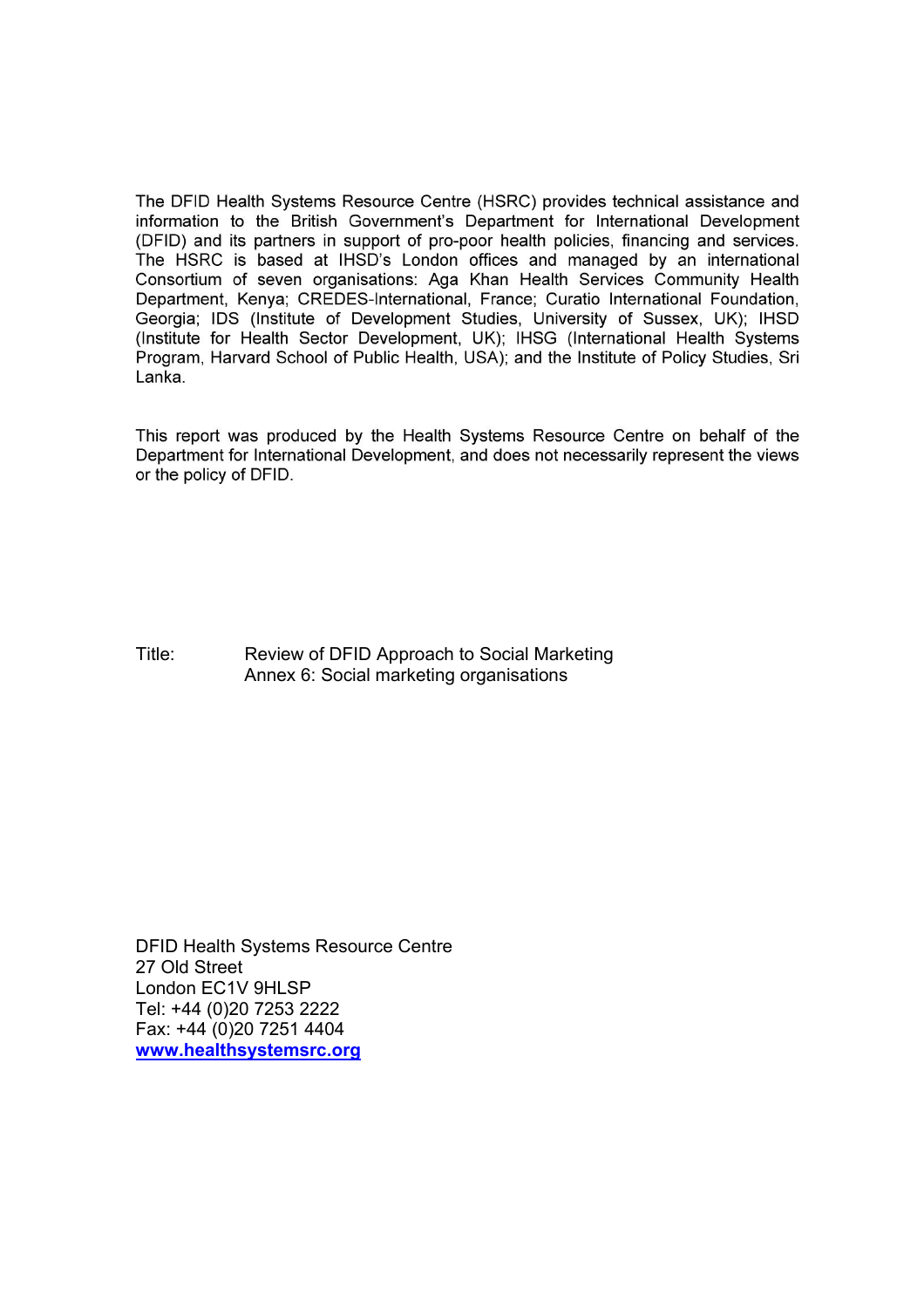## **TABLE OF CONTENTS**

| 2. |                                                                             |  |
|----|-----------------------------------------------------------------------------|--|
|    |                                                                             |  |
|    |                                                                             |  |
|    |                                                                             |  |
|    |                                                                             |  |
|    |                                                                             |  |
| 8. | Comparative financial data for PSI, Futures Group (Europe) and Marie Stopes |  |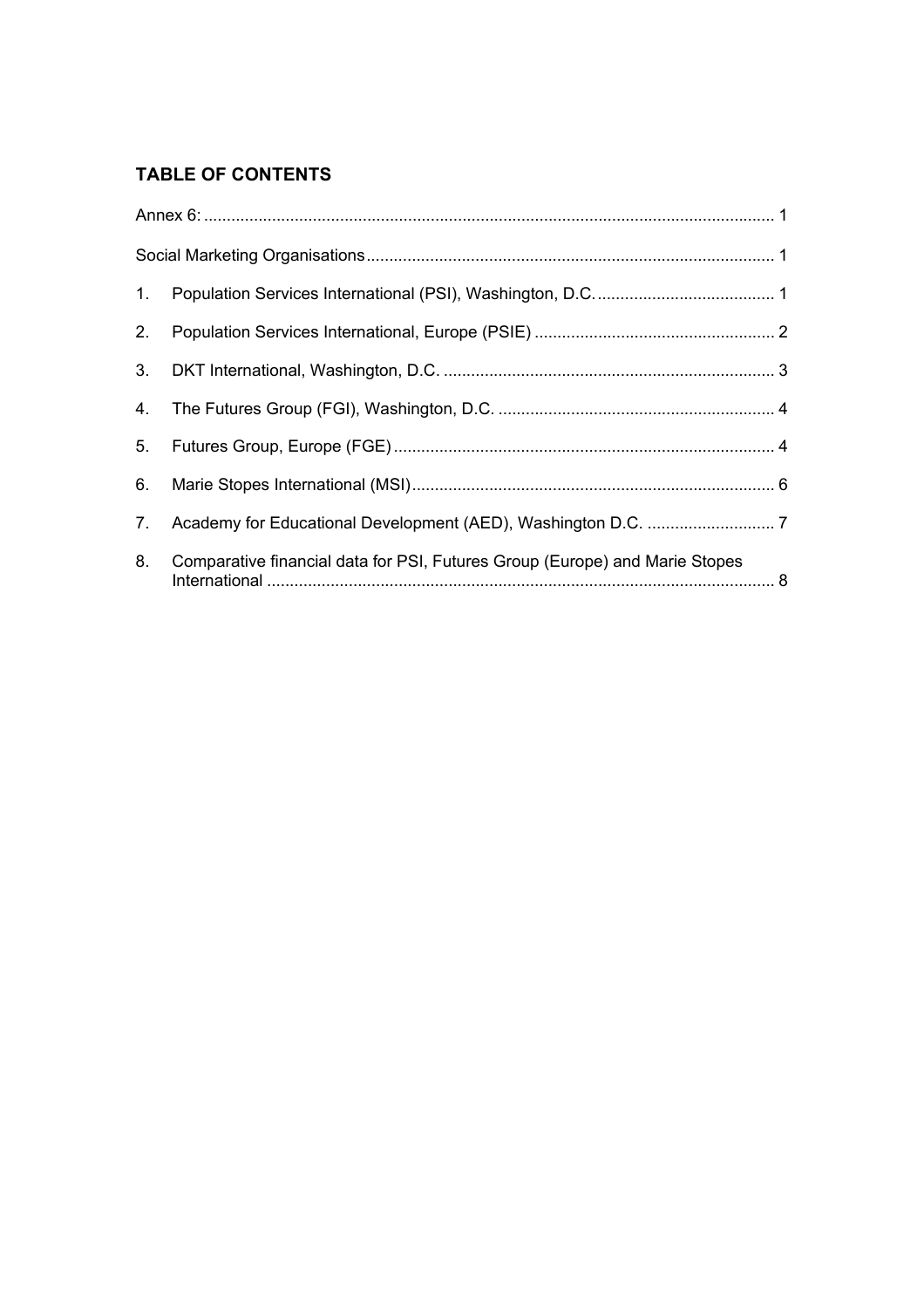#### **ANNEX 6:**

#### **SOCIAL MARKETING ORGANISATIONS**

#### **1. POPULATION SERVICES INTERNATIONAL (PSI), WASHINGTON, D.C.**

PSI was established in 1970 as non-profit organisation. In its early years PSI was engaged, primarily, in the sale and distribution of condoms for family planning purposes mostly in South Asia. PSI grew rapidly in the 1990s responding to the HIV/AIDS epidemic with a growing presence in Africa, primarily through USAID funding. In 1992 PSI launched its first social marketing programme in the United **States** 

PSI has established a reputation for managing social marketing programmes that sells subsidised commodities supplied by donors, or through bulk purchase, and rebrands them for sale into the commercial sector market place.

PSI began to expand its product base in 1986 through the launch of an oral rehydration salts product in Bangladesh but it was not until the mid-1990s that it began launching a wider range of products beyond condoms that, today, includes some 20 products ranging from the female condom, emergency contraception, IUDs, oral contraceptives, injectable contraceptives, multi-vitamins, clean maternal delivery kits, ITNS, iodised salt, iron / folic acid tablets, and even snake boots.

PSI operates in some 64 countries either directly or, more often, through the establishment of domestic non-profit entities comprising a Board of local and PSI members.

Worldwide PSI distributed, in 2002, over 682 million male condoms, 1.3 million female condoms, 2.6 million injectable contraceptives, 20.6 million oral contraceptive pills, 20.4 million multi-vitamins, 1.6 million ITNs, 12 million oral rehydration salts.

Its noted successes include reaching a sales level of more than 2 condoms per capita in three countries – Zimbabwe, Haiti and Togo – and of more than 1 condom per capita in 11 further countries.

In 2001 PSI received a total of \$120,911,698 in grants and contributions.

PSI has developed an illustrative methodology for demonstrating health impacts of its programmes. The base formula combines a number of indices of protection achieved across all its products into one, generic unit that estimates the person years of protection achieved. In 2002 this formulation is reported to have achieved 17.2 million Person Years of Protection (PYP) representing a 31% increase over 2001.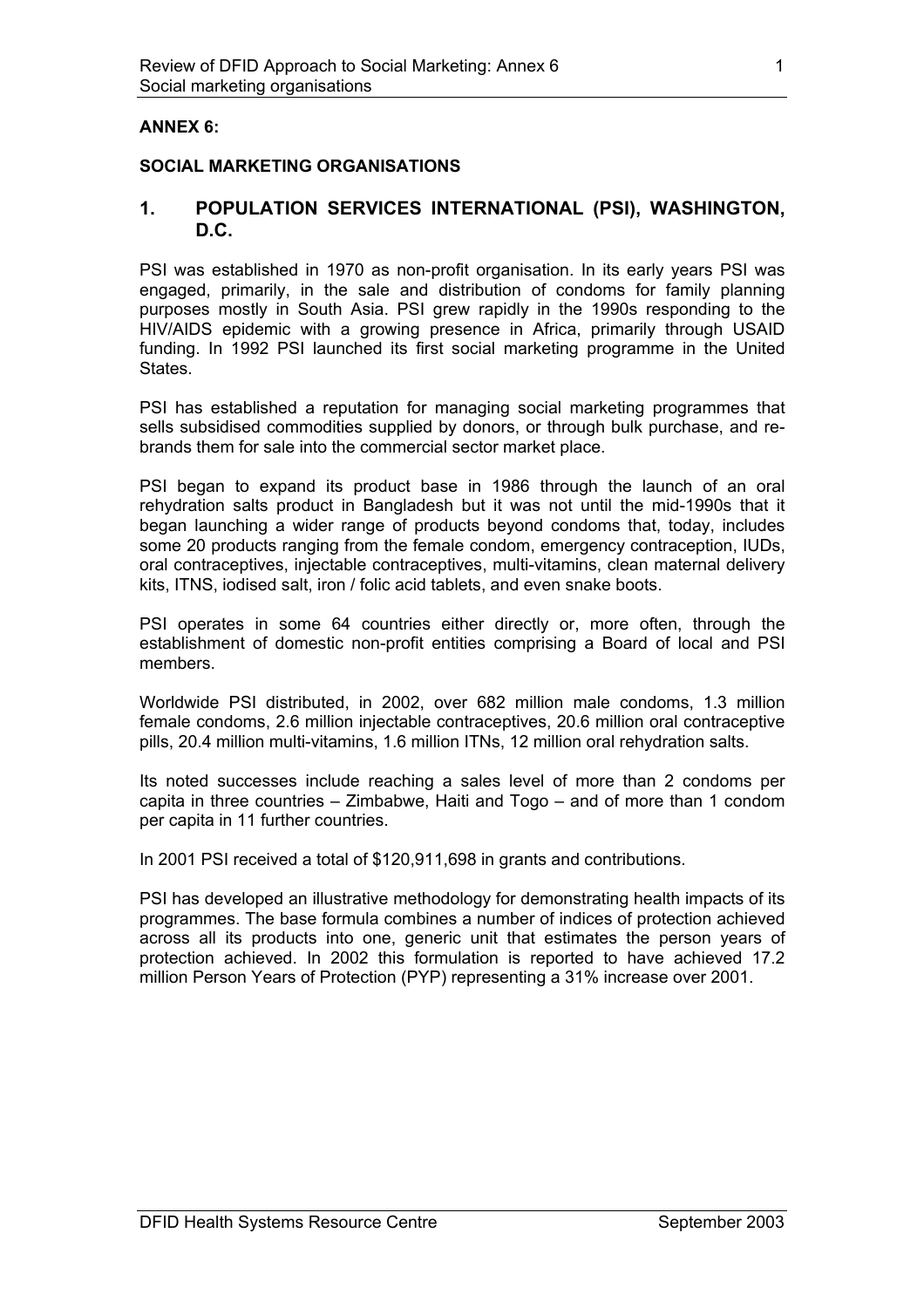## **2. POPULATION SERVICES INTERNATIONAL, EUROPE (PSIE)**

PSIE is an independent affiliate of the main PSI organisation located in Washington, independent to the extent that its accounts are NOT consolidated with PSI. PSI exists primarily to maintain relationships with European funding organisations, including DFID, the EU, KfW and the Dutch. PSIE also manages a number of country programmes for PSI including those in Nepal and Namibia and is responsible for PSI's activities in the field of social franchising.

It has a long standing and particular relationship with DFID's HPD through which it has secured annual grant funding of £2 million since 1997, although this source of funding is likely to cease during the current year, to be used as PSIE considered most appropriate. Such funds have in practice been used by PSIE for PSI programmes in countries such as Cuba, Burma, Haiti, Burundi, Russia, Cambodia, China and Côte d'Ivoire. PSIE claims that such core funding has leveraged external donor funding and significantly contributed to the pace of innovation in VIV/AIDS prevention, family planning and maternal child health.

PSIE is also responsible for raising funds from other organisations and recently responded to a call for proposals from the EU for the franchising of VCT centres in Namibia. PSI actively seeks funding from DFID from Civil Society Challenge Fund (CSCF), Knowledge Fund and Joint Funding Schemes (JFS). Funding from the JFS/CSCF has been used to fund PSI activities in Burma (CSM), Uganda (ITNs), Central America (HIV/AIDS) and Togo (female condoms).

PSIE is currently working with the Medical Research Council, providing marketing/branding advice and the identification of volunteers for clinical trials relating to the development of a microbicidal gel for vaginal use in the prevention of HIV/AIDS.

PSIE is a small, innovative and nimble offshoot of the main PSI organisation.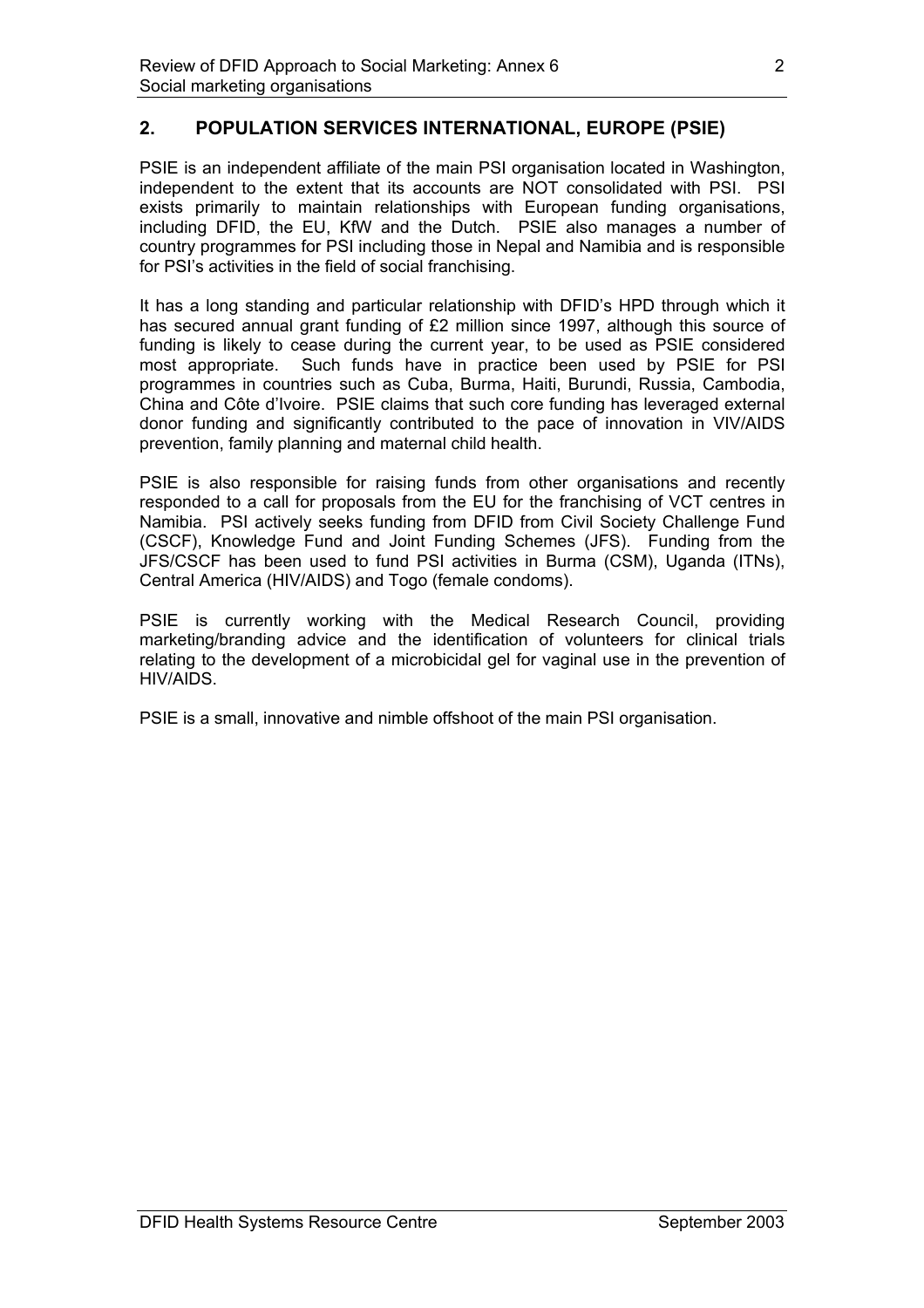## **3. DKT INTERNATIONAL, WASHINGTON, D.C.**

DKT International operates from the PSI offices in Washington, D.C. and its President, Phil Harvey, is a member of the Board of Directors of PSI.

DKT specialises in the distribution and promoted of own brand condoms and FP products within the larger population countries in the world. Since 1990 it has expanded to 9 countries including Brazil, China, Ethiopia, Indonesia, India, Malaysia, the Philippines, Vietnam and Mexico. It recently launched oral rehydrations salt sachets in Ethiopia.

Total expenditure reported in 2002 was \$27.4 million with total sales of almost 400 million condoms, 27 million OC pills, 6 million injectable contraceptives along with IUDs and female condoms.

DKT presents some of the lowest costs per CYP of any SMO at an average of \$3.60 reported in 2002.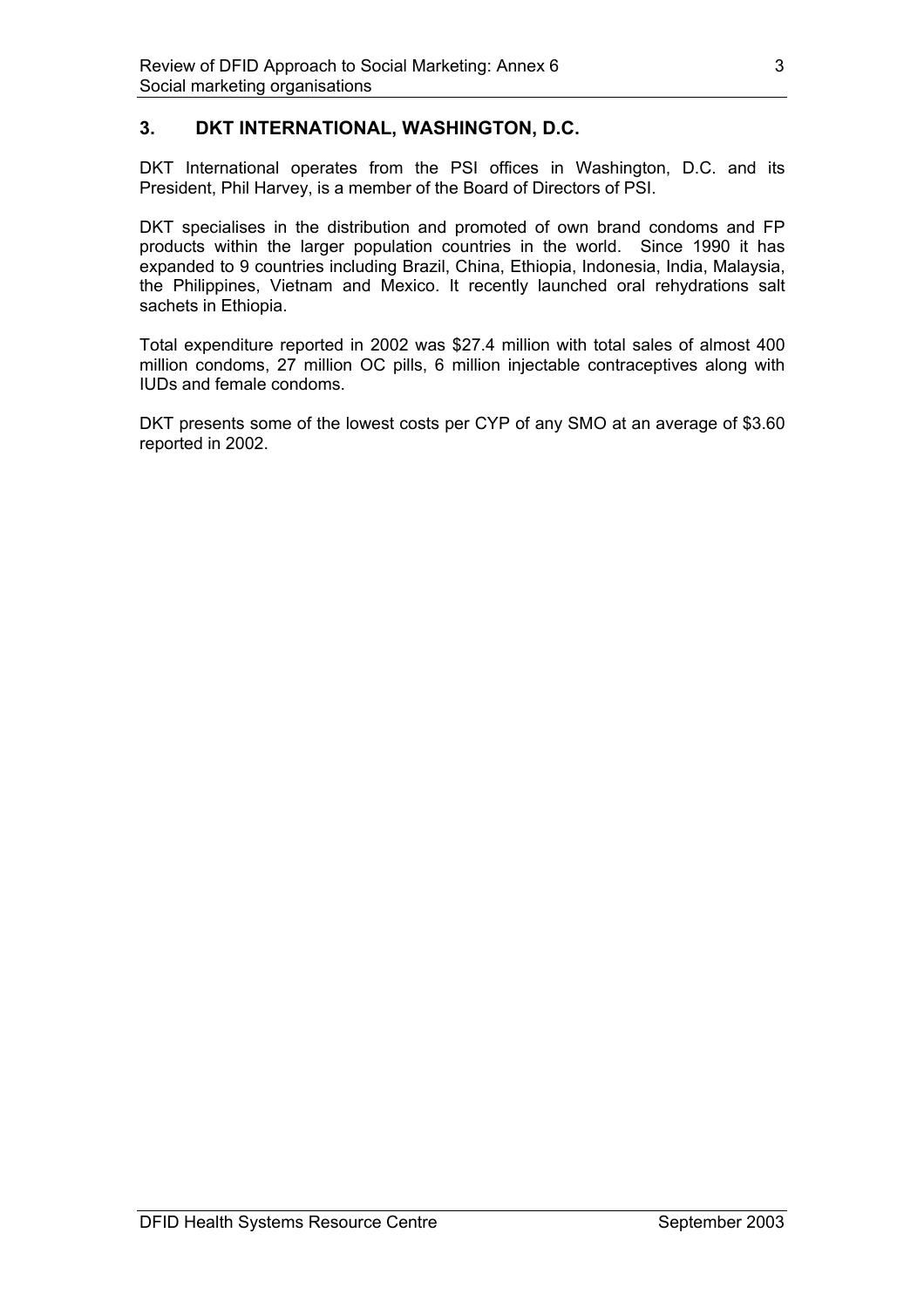## **4. THE FUTURES GROUP (FGI), WASHINGTON, D.C.**

Established in 1971 The Futures Group is a for-profit company originally specialising in systems analysis work that sprang from computer models developed at MIT. In 1997 USAID awarded the Group the RAPID project that developed innovative modelling and micro-computer adaptations for population impacts and analysis. In 1983 FGI won the tender for the USAID SOMARC project designed to develop innovative partnerships with contraceptive manufacturers to expand demand and sales for their products. This project culminated in SOMAR**C** III (1992-1997) on a world wide budget of \$40 million.

SOMARC pioneered the application of the 'manufacturers model' within social marketing and developed a significant body of experience in the management of this model. In broad terms the manufacturers model involves partnership with one or more commercial-sector manufacturers of family planning commodities. The partner allocates brands to the SMO usually at reduced prices. The SMO expends donor funding on promotional support designed to increase the market share and demand for the products. At the same time the manufacturer is expected to contribute towards additional spend on expanding distribution efforts. One significant benefit from this approach has been that of developing clear 'exit' strategies for donor inputs with the expectation that increased sales will lead, eventually, to adequate profit margins for the manufacturer to sustain the brand without permanent subsidies.

The manufacturers model has managed to achieve self-sustainability in a few countries – notably in middle-income countries in South America and Turkey - although in most cases only through some increase in prices that has reduced the level of low-income consumers. Constraints noted have included the difficulties of gaining manufacturers' support in low-income countries where they may not have a significant interest in developing new markets, and in unexpected policy decisions by international manufacturers to cease production or distribution of an SM product in a market (as happened in Pakistan with the OC pill market). Futures, also, has noted that in Indonesia, for example, the condom manufacturers model was significantly constrained by competition from an 'own brand' SM product being sold at well below the cost of manufacture.

The Futures Group has developed a further model – the Third Generation model – that is designed to integrate and co-ordinate total markets – the public sector, commercial sector and SM sector into one coherent strategic market. In this case the SMO acts solely as a technical resource to ensure that all players are engaged in an integrated approach to market segmentation, pricing and promotional issues so that each segment is collaborating to ensure demand grows in an equitable manner across all socio-economic groups, including the very poor. The SMO, within this model, may manage significant demand generation activities in support of all sectors.

In 1998 the SOMARC project was rolled into a new Commercial Market Strategies (CMS) progress managed by Deloitte Touch Tohmatsu with the Futures Group (and PSI) as implementing partners. This project is testing the Third Generation model, with FGI, particularly in Northern India.

FGI manages three offices in the USA and 39 offices overseas on a total annual budget of some \$45 million in 50 countries for more than 600 clients including USAID and DFID.

## **5. FUTURES GROUP, EUROPE (FGE)**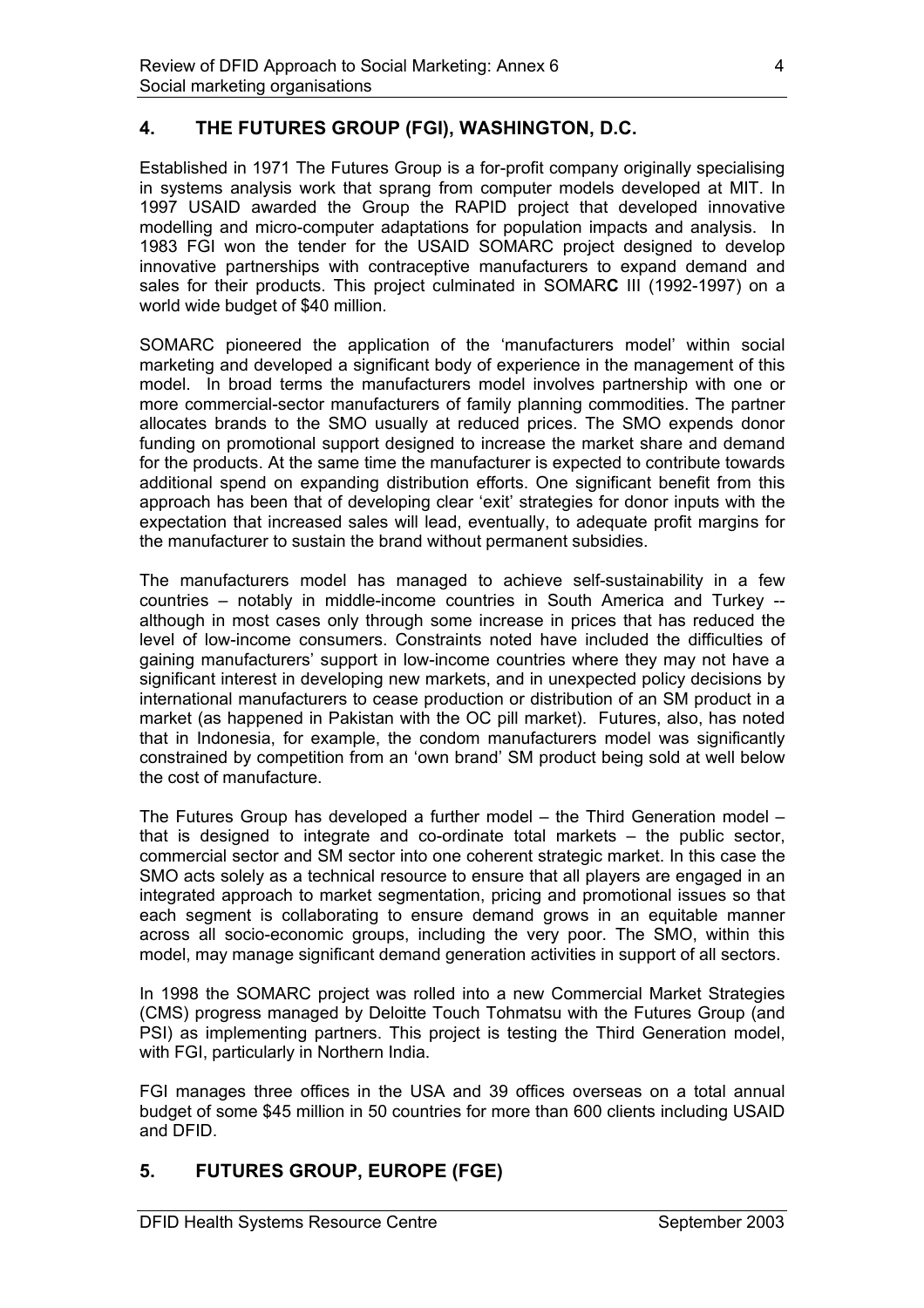FGE is the European arm of The Futures Group International (TFGI) which describes itself as a social marketing, management and strategic planning organisation that works to design, manage and evaluate reproductive health and development programmes. FGE was established in 1991 and is based in Bath, UK. As at the end of 2002, FGE was managing projects in Cameroon, China, India, Kenya, Niger, Pakistan and Nigeria.

For DFID, FGE was managing: **China:** SM of condoms (£1,66M) **Kenya:** HIV/AIDS prevention and care (£19.96M) and mid-wives project (£0.2M) **Pakistan:** Private Sector Population Project (£9.47M) and Harm Reduction with HIV/AIDS Prevention (£0.9M) **Nigeria:** ITN component, Nigeria Health Sector Reform (£1.04M)

FGE maintains the same focus as its parent, TFGI, on public-private partnerships. Traditionally associated with the manufacturer's model approach to SM, FGE has been actively promoting what it calls the 3<sup>rd</sup> Generation Approach in which it seeks to move beyond the two basic models, characterised by the following:

**Understanding the private sector** – stressing that project design should be built around a thorough analysis of the private sector in the particular country and its potential for participation/partnership linked to long term sustainability and exit;

**Strengthening existing commercial markets** – based on the earlier analysis of strengths and weaknesses;

#### **Building local SM capacity;**

**Fostering competition** – to avoid monopolies. FGE highlights its role in Nigeria in facilitating the entry of three competing insecticide manufacturers and their distributors into a new market, by providing generic promotion and a level playing field.

FGE is currently a significant, but still minor, SMO for DFID - managing only 8.4% of funds committed by DFID to SM in the period 1995 – 2008. This is likely to be in part due to DFID's requirement that FGE must always tender for projects – which is not the case with NGOs – and the role of FGE would probably increase if tendering were to be required for all SM projects. Analysis of the accounts below shows that FGE has an annual sales turnover of around £5.0 million with a small annual surplus before tax of 1.9%, most of which is reinvested in the business.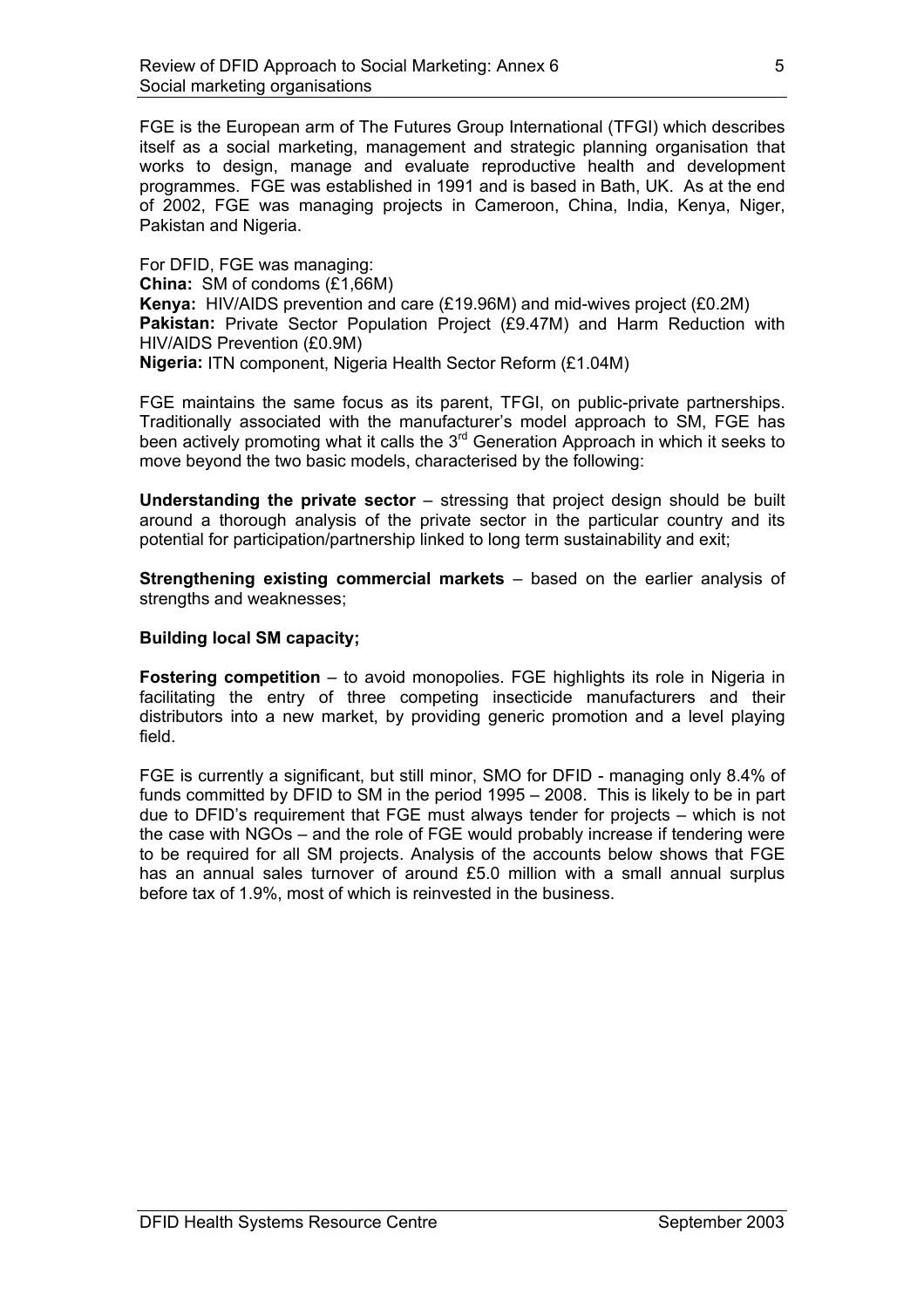## **6. MARIE STOPES INTERNATIONAL (MSI)**

 is a major international player in the field of family planning and maternal healthcare and uses social marketing as one of the tools for promoting its work. Whilst MSI works closely with DFID within MSI's wider remit on family planning its involvement in DFID's SM programmes is minimal – DFID having funded only one SM project managed by MSI, CSM in Uganda.

MSI was established in London in 1976 from the organisation originally set up by Marie Stopes. MSI operates worldwide in the field of sexual and reproductive healthcare, working in 38 countries and providing services to an estimated 3.3 million people. Such international work is done through a network of national partners with support from the MSI London office in the fields of clinical protocols, training, MIS, monitoring and evaluation, donor liaison and accountability, fund raising and other TA.

MSI UK is responsible for establishing and managing family planning centres, nursing homes and referral centres in the UK, Australia, Austria and Romania. In the UK it is the largest provider of family planning services outside the National Health Service and in 2001 catered for over 160,000 client visits. As can be seen from the financial review below, although not the largest in terms of revenue it is by far the strongest financially in terms of net income and reserves, a significant proportion of which is tied up in property.

It is not clear why DFID does not make more use of MSI in the delivery of its reproductive healthcare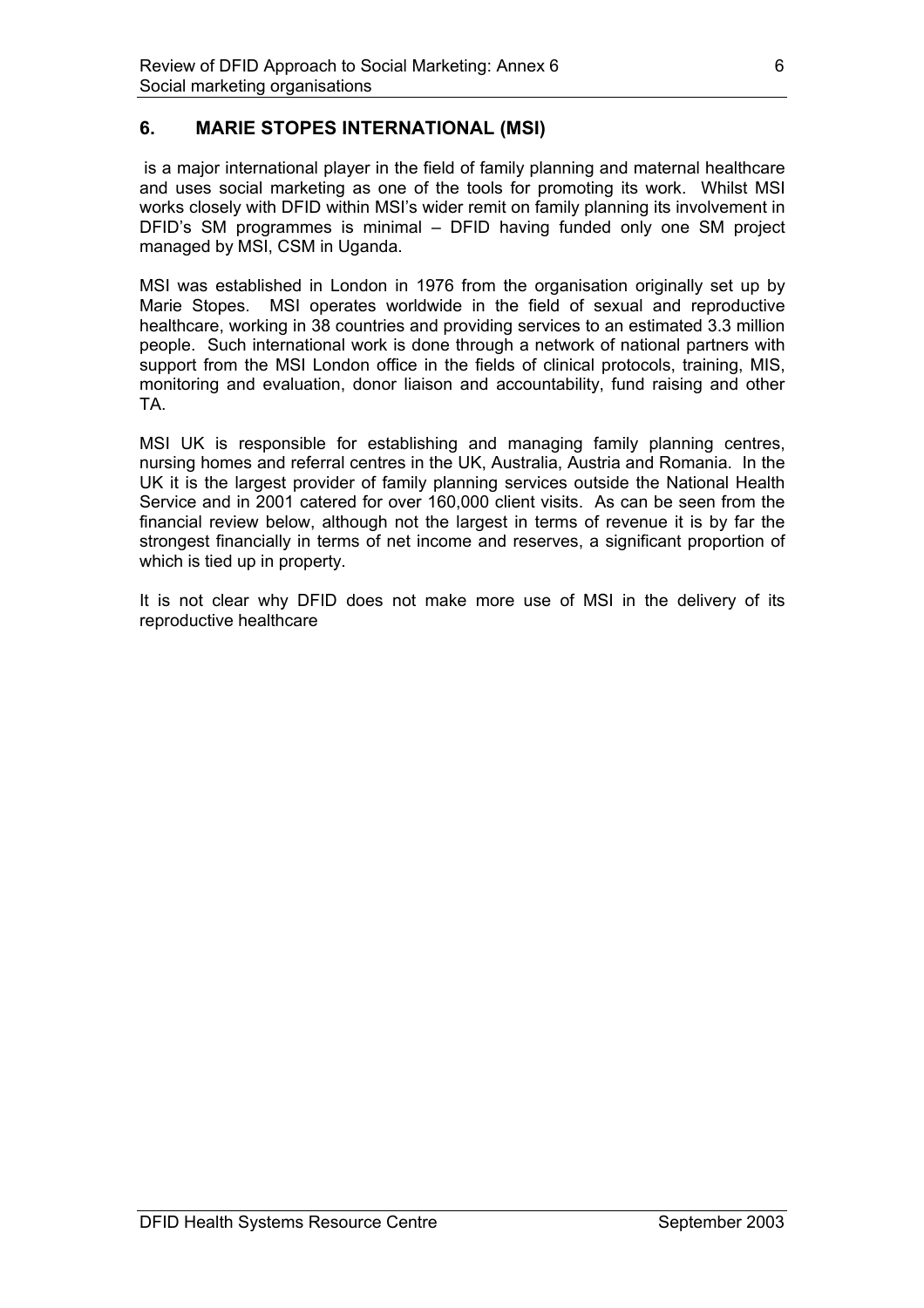#### **7. ACADEMY FOR EDUCATIONAL DEVELOPMENT (AED), WASHINGTON D.C.**

While not a DFID contracted social marketing organisation AED is a major contractor to USAID and one of the pioneers of the utilisation of social marketing in the field of behavioural change communications and health education.

AED was founded in 1961 as a non-profit organization with a stated mission to improve peoples' lives by offering the best thinking, technologies, and multidisciplinary approaches to human development.

AED activities span five main categories: Global Health, Population, and Nutrition; Global Learning; U.S. Education and Workforce Development; Social Change; Leadership and Institutional Development.

Within the Global Health, Population, and Nutrition Group AED manages the USAID LINKEAGES project to improve child survival and reproductive health through improved breastfeeding practices as well as HIV counselling; manages the USAID NetMark project for ITN provision to prevent Malaria, and trains IEC professionals in HIV/AIDS prevention best practices.

The Social Change Group includes the AED Centre for Social Marketing and Behaviour Change involved in a wide range of programmes including tobacco and substance abuse, USAID's GreenCom project that provides strategic education and communications support to biodiversity conservation, agriculture, eco-tourism, and water resource and sustainable forest management. In addition AED manages the USAID SMARTWork project aimed at HIV/AIDS interventions in the workplace.

All these programmes are centred around best practice within the AED approach to social marketing – to harness the expertise and resources of commercial sector marketing and advertising practice with the expertise of social communications to improve the lives of intended beneficiaries. This expertise is employed across a widerange of programmes that may, or may not involve the supply of a product or service, and may be more involved in personal health-seeking behaviour.

AED reports an annual budget of \$196 million and a staff of more than 1,000 operating out of 6 U.S. and 34 overseas offices.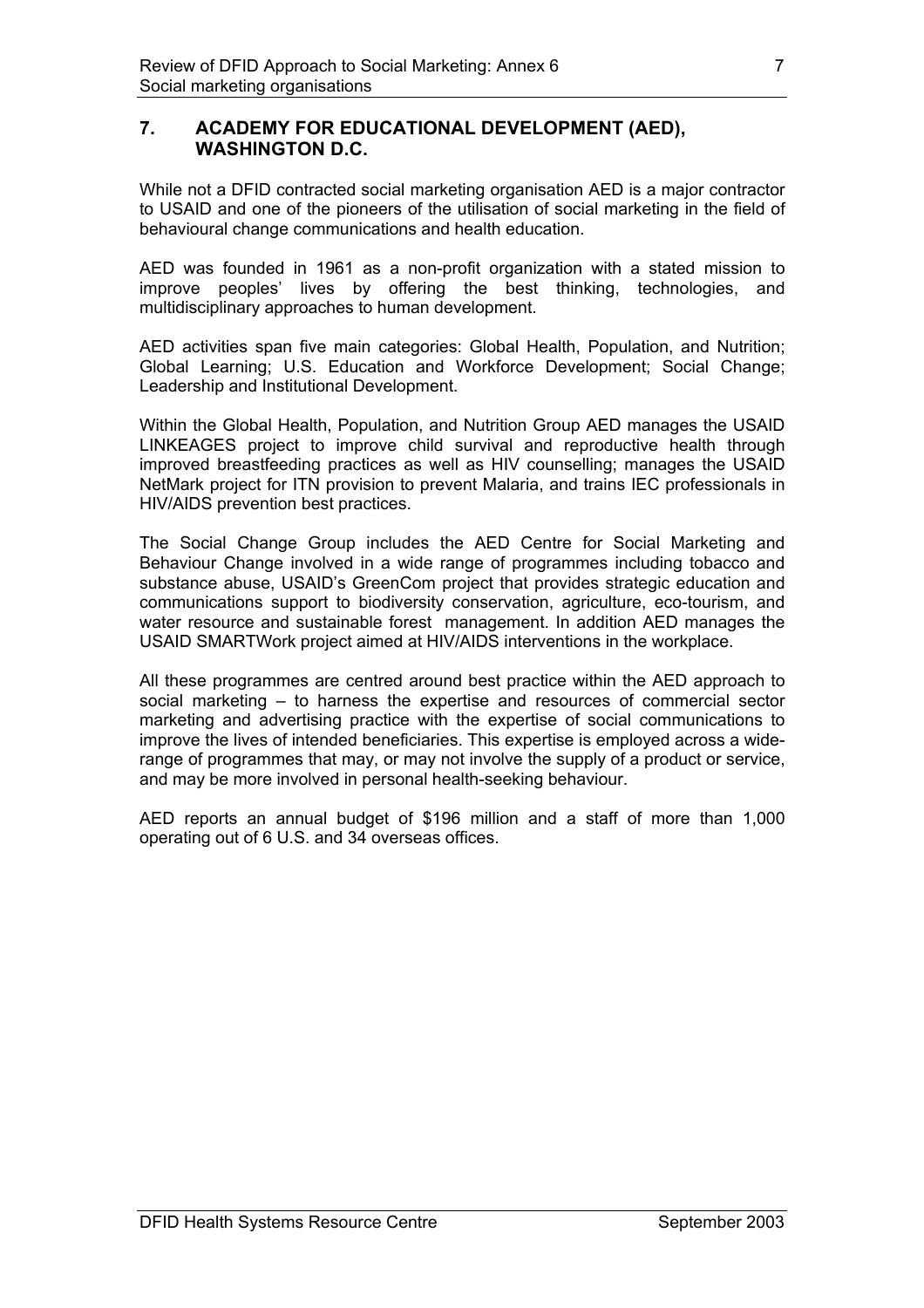#### **8. COMPARATIVE FINANCIAL DATA FOR PSI, FUTURES GROUP (EUROPE) AND MARIE STOPES INTERNATIONAL**

|                                     | <b>PSI</b>                                                                                                                                                                                                                                                                                                    | <b>Futures Europe</b>                                                                                                                                                                                                                                                                                           | <b>Marie Stopes</b>                                                                                                                                                                                                                   |
|-------------------------------------|---------------------------------------------------------------------------------------------------------------------------------------------------------------------------------------------------------------------------------------------------------------------------------------------------------------|-----------------------------------------------------------------------------------------------------------------------------------------------------------------------------------------------------------------------------------------------------------------------------------------------------------------|---------------------------------------------------------------------------------------------------------------------------------------------------------------------------------------------------------------------------------------|
| 1. Ownership                        | Non profit organisation. Registered<br>in USA.                                                                                                                                                                                                                                                                | Limited company registered in<br>England. Wholly owned subsidiary<br>of TFG Holding Co Inc.                                                                                                                                                                                                                     | Charity registered in England.                                                                                                                                                                                                        |
| 2. Governance                       | <b>Board of Directors</b>                                                                                                                                                                                                                                                                                     | <b>Board of Directors</b>                                                                                                                                                                                                                                                                                       | <b>Board of Trustees</b>                                                                                                                                                                                                              |
| 3.<br>of<br><b>Type</b><br>activity | Social marketing programme:<br>Marketing & promotion<br>0f<br>family planning products<br>Projects to combat spreading<br>of AIDs & STDs<br>Maternal &<br>health<br>child<br>products & services<br>Communication campaigns<br>$\bullet$<br>Developing & strengthening<br>local industry & service<br>sectors | Health<br>management<br>consultancy<br>specialising in population, reproductive<br>health and HIV/Aids issues. Activities<br>include education & training, social<br>marketing<br>of<br>health<br>products,<br>institutional development of NGO's/<br>health<br>ministries/<br>health<br>policy<br>development. | The UK division manages family planning<br>centres. The overseas programme division<br>establishes.<br>monitors<br>provides<br>and<br>technical<br>assistance<br>to<br>overseas<br>programmes, NGOs and wholly owned<br>subsidiaries. |
| Country<br>4.<br>exposure           | 70 countries worldwide.                                                                                                                                                                                                                                                                                       | N/a                                                                                                                                                                                                                                                                                                             | 35 countries worldwide:<br>2001<br>£5.8M<br>Africa/Arab world<br>£ 6.5M<br>Asia<br>£ 1.5M<br>Latin America/Australia<br>£17.5M<br>Europe (UK div)<br>Cross regional<br>£ 0.9M<br><b>TOTAL PROJECT EXPD</b><br>£32.2M                  |
| 5.<br>Sources of<br>Income          | 2001 US\$ Million<br>USAID \$67 (55%)<br>Other govts (+DFID) \$40 (33%)<br>International orgs $$6(5%)$<br>Other \$8 (7%)<br><b>TOTAL US\$121 MILL</b>                                                                                                                                                         | N/a                                                                                                                                                                                                                                                                                                             | 2001 GBP£ Million<br>Donations £0.2<br>Investment Income £0.4<br>Grants (+DFID) £3.4<br>EU/UN/Foundations £5.5<br>UK/offshore trusts £4.4<br>Reprodtv/Hthcare Services £21.6                                                          |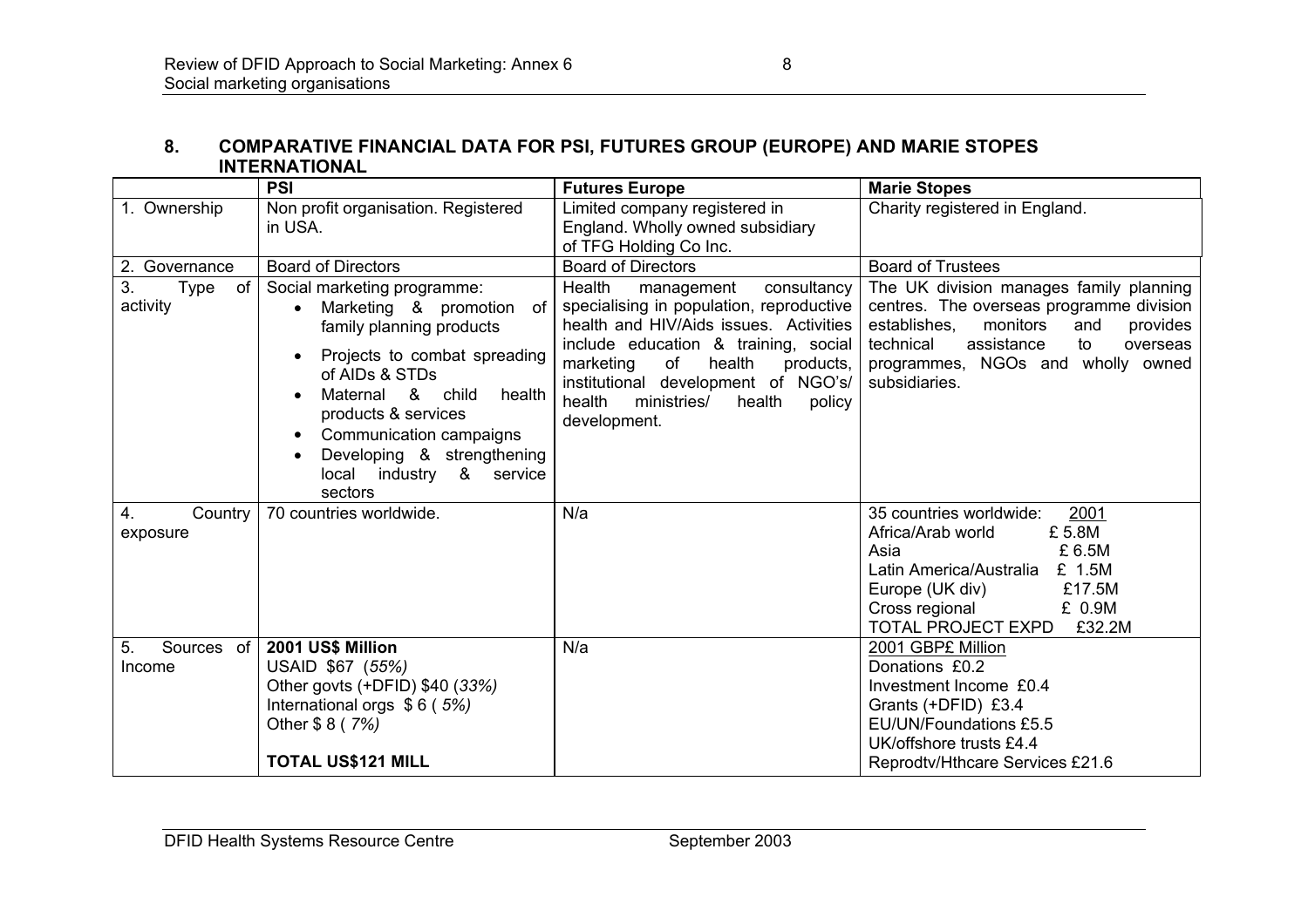|                                                                    | <b>PSI</b>                                                                                                                                                                                                    | <b>Futures Europe</b>                                                                                                             | <b>Marie Stopes</b>                                                                                                       |
|--------------------------------------------------------------------|---------------------------------------------------------------------------------------------------------------------------------------------------------------------------------------------------------------|-----------------------------------------------------------------------------------------------------------------------------------|---------------------------------------------------------------------------------------------------------------------------|
|                                                                    |                                                                                                                                                                                                               |                                                                                                                                   | <b>TOTAL £35.5</b>                                                                                                        |
| <b>TOTAL</b><br>6.<br><b>INCOME</b>                                | US\$ 121 Mill (2001)<br>US\$ 96 Mill (2000)                                                                                                                                                                   | £5.5 Mill (2001)<br>£4.2 Mill (2000)                                                                                              | £35.5 Mill (2001)<br>£32.4 Mill (2000)                                                                                    |
| <b>TOTAL</b><br>7.<br>Expenditure:<br>(a) Project<br>(b) Overheads | 2001 US\$ Million %<br>111 (91%)<br>11 $(9%)$                                                                                                                                                                 | 2001 £ Million %<br>4.8 (89%)<br>0.6(11%)                                                                                         | 2001 £ Million %<br>32.2(92%)<br>2.7(8%)                                                                                  |
|                                                                    | <b>TOTAL US\$ 122 MILL</b>                                                                                                                                                                                    | <b>TOTAL £5.9 MILL</b>                                                                                                            | <b>TOTAL £ 34.9 MILL</b>                                                                                                  |
| 8.<br>Project<br>Expenditure<br><b>Breakdown</b>                   | 2001 US\$ Mill %<br>Salaries & related exp 24 (22%)<br>Commodities 38 (34%)<br>Promotions & ad 18 (16%)<br>Travel 7 (6%)<br>Office costs 8 (8%)<br>Consultants 2 (2%)<br>Subrecipients 5 (5%)<br>Other 9 (7%) | N/A                                                                                                                               | Project expenditure breakdown by continent<br>(see para 4)                                                                |
| Overheads<br>9.<br><b>Breakdown</b>                                | 2001 US\$ Million (%)<br>Salaries 7 (59%)<br>Consultants 1 (11%)<br>Office 2 (14%)<br>Other 2 (16%)                                                                                                           | 2001 £ Million (%)<br>Salaries 0.27 (47%)<br>Consultants 0.05 (9%)<br>Travel 0.05 (9%)<br>Proposals 0.05 (9%)<br>Other 0.15 (26%) | 2001 £ Million (%)<br>Salaries & office 0.1 (4%)<br>TA & monitoring 1.5 (55%)<br>Fundraising 0.6 (22%)<br>Other 0.5 (19%) |
| 10. Surplus                                                        | -US\$1 Mill (2001)                                                                                                                                                                                            | +£0.1 Mill (2001)                                                                                                                 | +£0.5Mill (2001)                                                                                                          |
| /Deficit                                                           | +US\$3 Mill (2000)                                                                                                                                                                                            | +£0.08 Mill (2000)                                                                                                                | +£0.6Mill (2000)                                                                                                          |
| 11. ASSETS                                                         | 31 Dec 2001 (US\$ Million)                                                                                                                                                                                    | 31 Dec 2001 £ Million                                                                                                             | 31 Dec 2001 £ Million                                                                                                     |
| <b>Reserves</b>                                                    | 18.6<br>18.6/122                                                                                                                                                                                              | 0.8<br>0.8/5.4                                                                                                                    | (unrestricted funds) 14<br>14.3/34.9                                                                                      |
|                                                                    |                                                                                                                                                                                                               |                                                                                                                                   |                                                                                                                           |